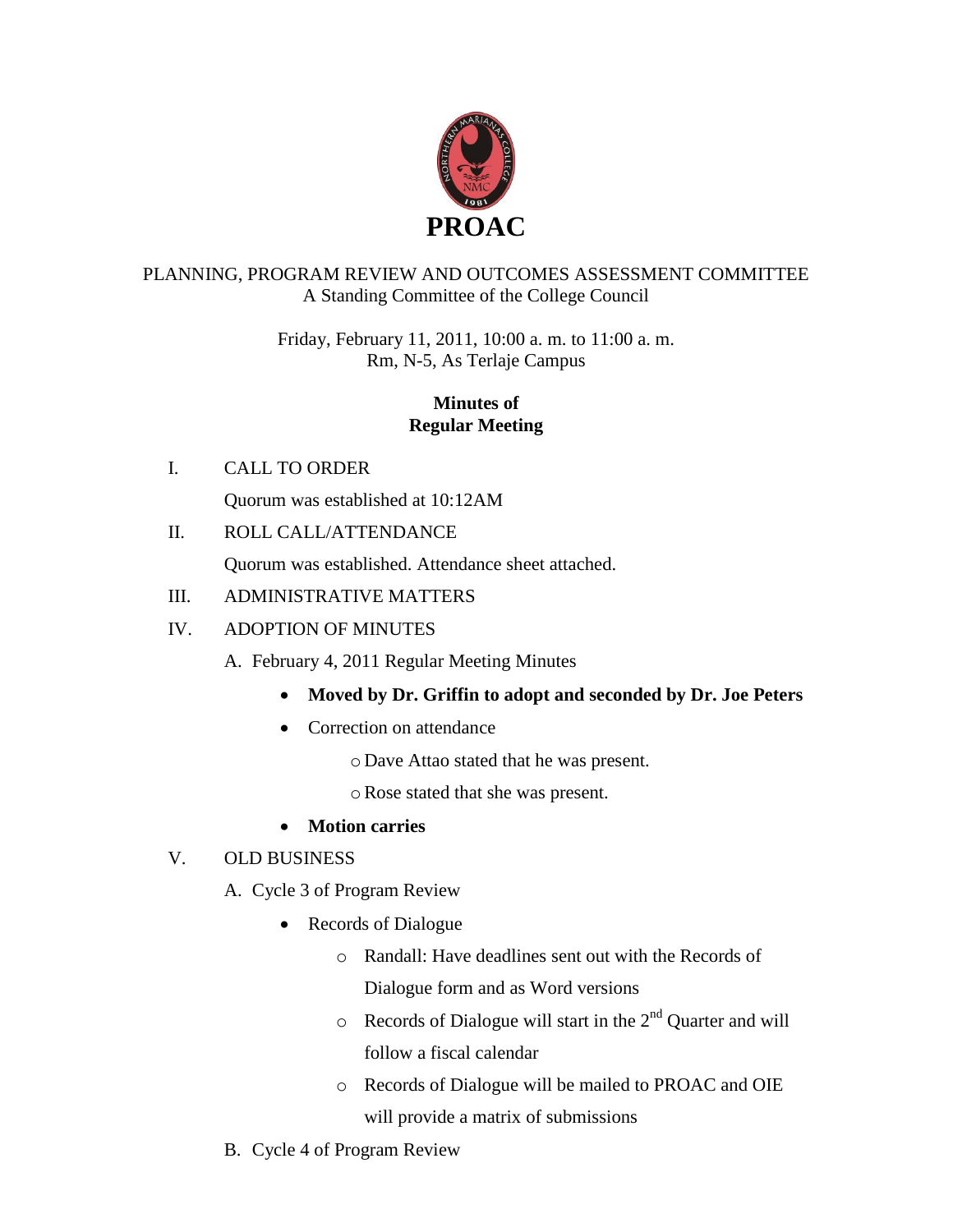- Programs
	- $\checkmark$  Developmental Math Courses: Lyte Chapap
		- o Galvin and Lyte discussed the intent of PROAC to move NDU\_Math to Academics
		- o Lyte agreed that NDU should be placed under Academic Programs
		- o **Moved by Dr. John Griffin to move Developmental Math to Academics in terms of program review and reporting, seconded by Randall Nelson**
		- o **Motion carries**
	- $\checkmark$  Adult Basic Education (ABE): Velma Mafnas
		- o Velma asked what the purpose is for PROAC wanting ABE to be placed under Academic programs?
		- o Galvin answered that ABE functions more like an academic program.
		- o Velma asked if the switch if the switch is inevitable, then will ABE be able to provide SLO's rather than PLO's because ABE's outcomes seem fine.
		- o Galvin stated that Velma's explanation is why ABE should be placed under Academic Programs
		- o Lisa will work with Velma to discuss what is expected from Academic programs in terms of reporting
		- o Tabled to next meeting
	- $\checkmark$  Learning in Communities (LinC)
		- o Galvin: where does LinC belong in the taxonomy
		- o Leo stated LinC is structuring on what we have. It is centered on enhancing student learning.
		- o Geri Willis will be invited to the next meeting
- Form 2 Committee—Update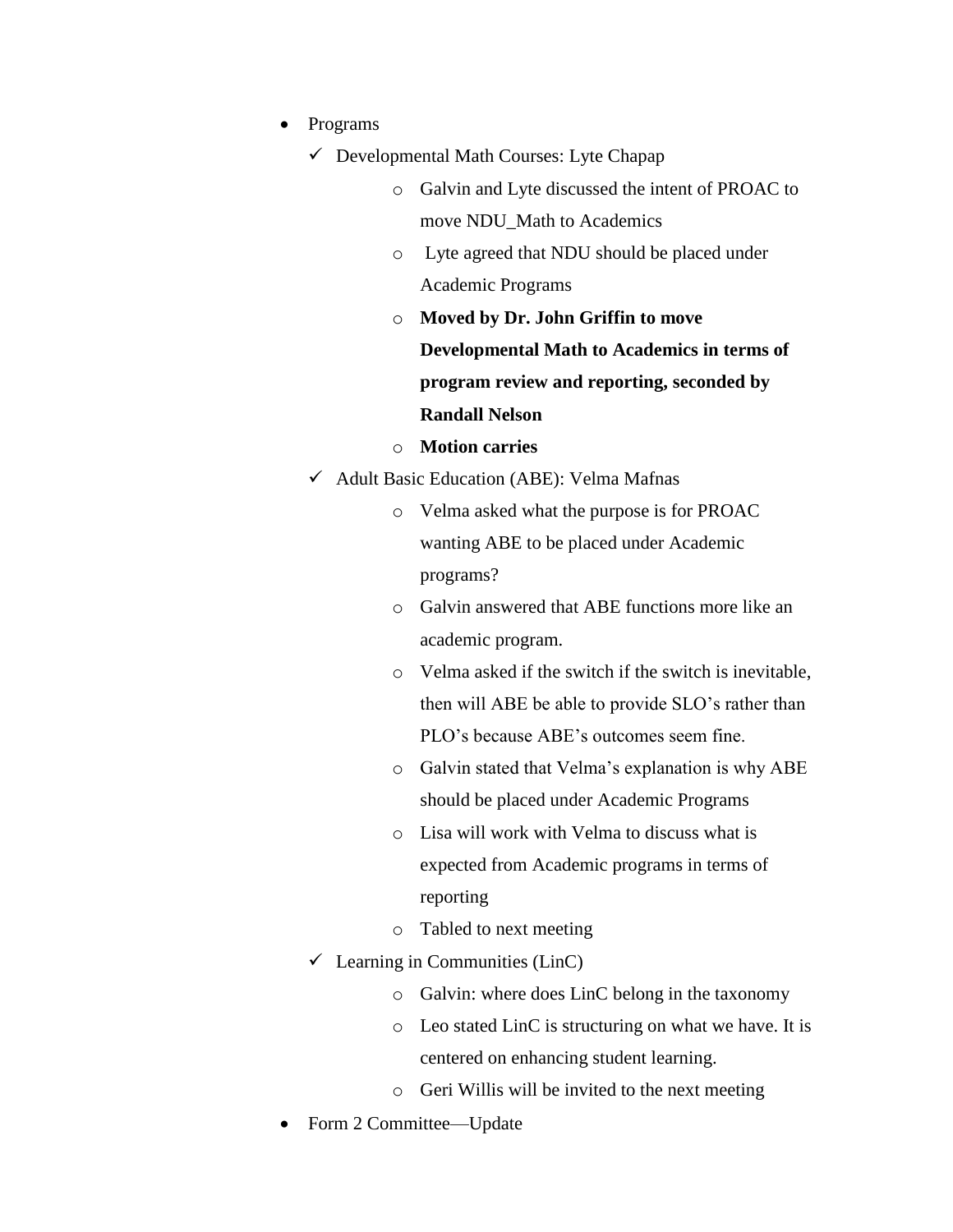- o Galvin asked how can we change Form II and how can PROAC assist programs to have dialogue?
- o Randall: got to Academic Council to speak to them about Form 2 reporting
- o Galvin asked about the Committee's timeline on updating the Form 2s and Randall responded that we might need 4 more weeks to review the forms
- Draft Program Review Calendar
	- o Accentuate the difference between Form 2 deadlines
	- o Galvin discussed on the Program Review Calendar document.
	- o Galvin stated that Form II's will be turned in every other year but everyone will turn in Form I every year.
	- o **Dr. John Griffin moved to adopt and seconded by Dave Attao**
	- o **Motion Carries**
- Recommendations from 2010 Composite Report
	- $\circ$  November 15<sup>th</sup> will be the deadline for the 2011 Composite Report
	- o 5 months to complete: Composite Report, Planning Summit, and the Budget
- C. Linking Program Review to FY 2012 Budgeting and Resource Allocation (Refer to NACUBO article, "Keeping Programs and Resources in Sync" by Victoria F. Payseur)
	- Tabled to next week and on top of the agenda
- VI. OTHER MATTERS

### *VII. What impact did today's dialogue and/or work have on student learning?*

VIII. ADJOURNMENT

Meeting was adjourned at 11:20AM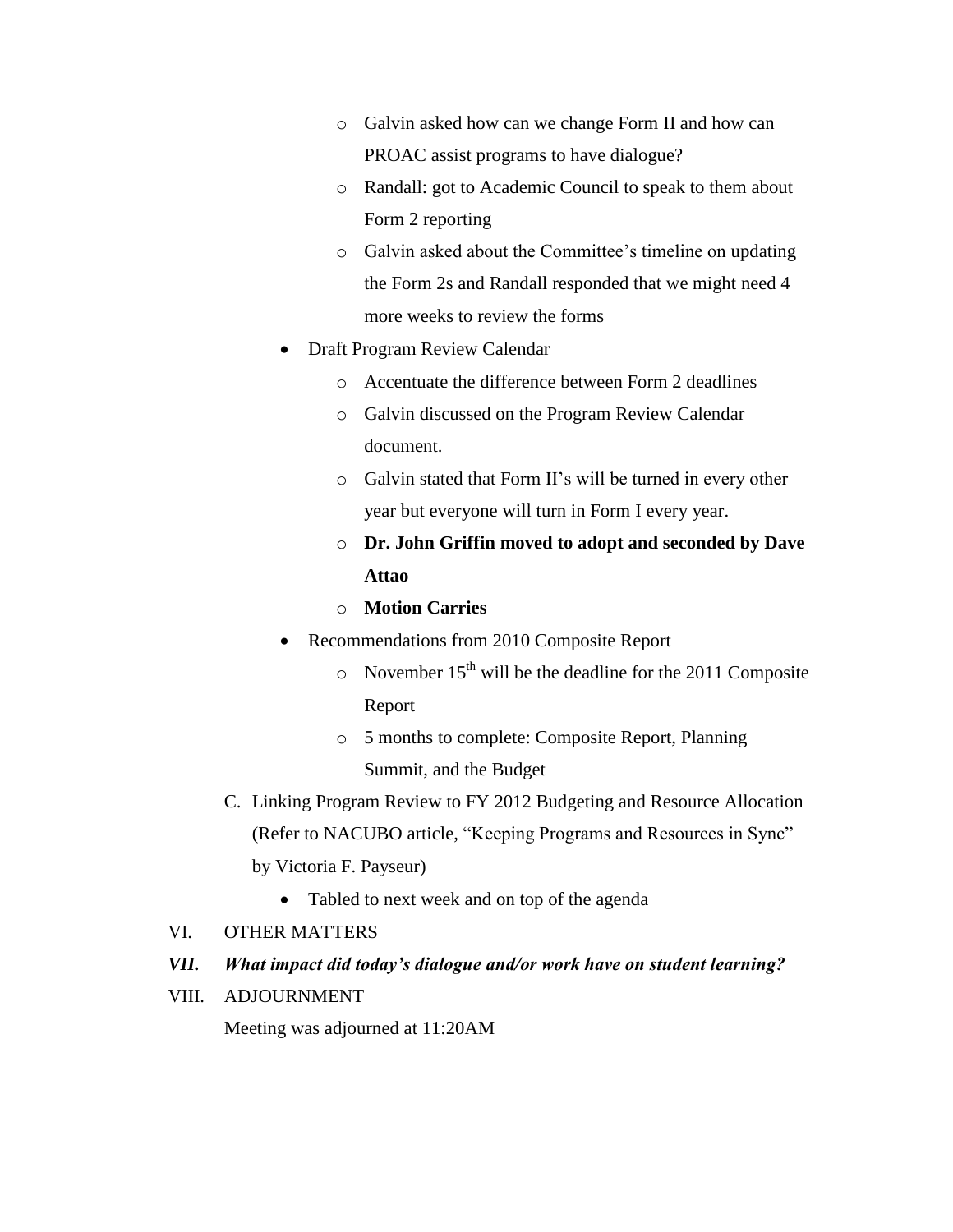# **PROAC**

# **Regular Meeting/Work Session**

**Date: 02/11/11 Day: Friday Time: 10:00AM to 11:00AM Place: N5**

### **ATTENDANCE SHEET**

|     | <b>NAME</b>                                                    | TITLE                                                            | <b>SIGN/INITIAL</b> |
|-----|----------------------------------------------------------------|------------------------------------------------------------------|---------------------|
| 1.  | <b>Galvin Guerrero</b>                                         | Director of Institutional Effectiveness<br>(PROAC Chair)         | <b>PRESENT</b>      |
| 2.  | <b>Antonio Tiples (Kathleen</b><br>Lamorena served as a proxy) | Student (Appointed by<br><b>ASNMC</b> )/ASNMC Vice President     | <b>PRESENT</b>      |
| 3.  | <b>Lorraine Cabrera</b>                                        | <b>Interim NMC President</b>                                     |                     |
| 4.  | <b>Barbara Merfalen</b> (Joe Peters<br>served as a proxy)      | Dean of Academic Programs and<br><b>Services</b>                 | <b>PRESENT</b>      |
| 5.  | <b>Leo Pangelinan</b>                                          | Dean, Student Services                                           | <b>PRESENT</b>      |
| 6.  | Dave Attao                                                     | Acting Dean, Community Programs and<br>Services                  | <b>PRESENT</b>      |
| 7.  | Dawn Chrystal Revilla                                          | Acting, Chief Financial and<br><b>Administrative Officer</b>     | <b>PRESENT</b>      |
| 8.  | <b>Jennifer Barcinas/ Martin</b><br><b>Mendiola</b>            | Staff Representative, Rota Instructional<br><b>Site</b>          | <b>PRESENT</b>      |
| 9.  | Maria Aguon/<br><b>Rose Lazarro</b>                            | <b>Staff Representative, Tinian</b><br><b>Instructional Site</b> | <b>PRESENT</b>      |
| 10. | <b>John Jenkins</b>                                            | Faculty Representative, School of<br>Education                   | <b>PRESENT</b>      |
| 11. | Dr. John Griffin                                               | Vice President of the Faculty Senate                             | <b>PRESENT</b>      |
| 12. |                                                                | Faculty Member (Appointed by<br><b>Faculty Senate)</b>           |                     |
| 13. | Dr. Eric Belky                                                 | Faculty Member (Appointed by<br><b>Faculty Senate)</b>           |                     |
| 14. | <b>Matt Pastula</b>                                            | Faculty Member (Appointed by<br><b>Faculty Senate)</b>           | <b>PRESENT</b>      |
| 15. | <b>James Kline</b>                                             | Faculty Representative, Academic<br>Council                      |                     |
| 16. | <b>Randall Nelson</b>                                          | President of the Staff Senate                                    | <b>PRESENT</b>      |
|     |                                                                | <b>OTHERS PRESENT</b>                                            |                     |
|     | Keane Palacios                                                 | Program Coordinator, OIE                                         | <b>PRESENT</b>      |
|     | Ray Mafnas Muna                                                | Program Coordinator, OIE                                         | <b>PRESENT</b>      |
|     | Lisa Hacskaylo                                                 | Institutional Researcher, OIE                                    | <b>PRESENT</b>      |